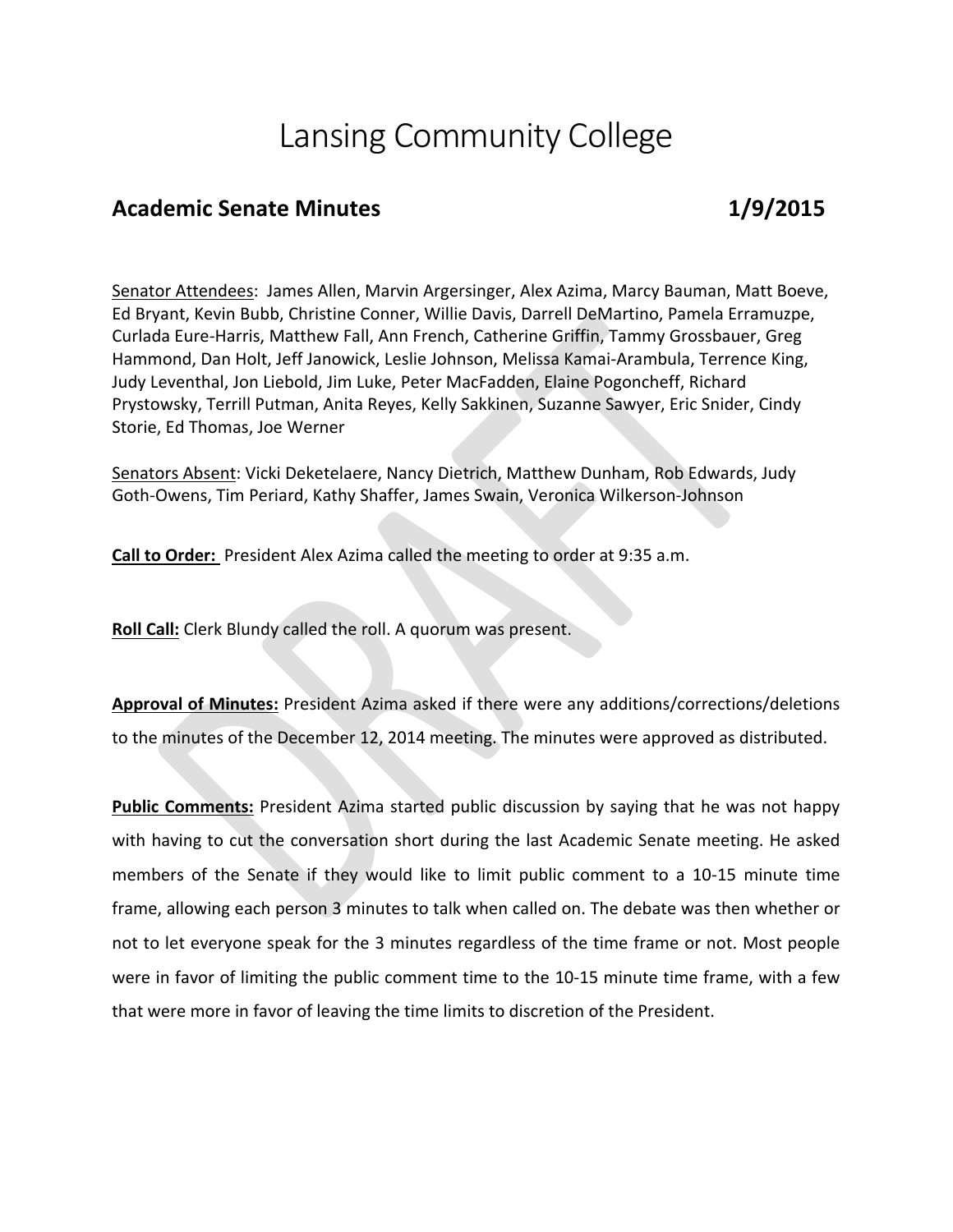**President's Report:** President Azima indicated that there will be more involvement from the Senate on events on campus before they happen whether it be informational or a matter that needs to be brought to a vote. Input for new policies also needs to come from the Senate before going into effect, therefore the Academic Policy Advisory Committee (APAC) will now come under the umbrella of the Academic Senate.

There is going to be a group formed to look at the issues occurring in the Acquisition and Purchasing process. This group will be chaired by Senator Tim Periard and will work closely with Secretary Christine Conner.

Mark Thomas, co-chair of the Global Learning Committee, has resigned from the college, and Senator Willie Davis has offered to take over this leadership. President Azima will speak with Bill Motz, who is the other co-chair of that Committee.

The Curriculum Committee will be working with Senator Jon Liebold on how we can distinguish life-long learning students (personal interest) from transfer- or degree-seeking students.

A DRAFT report outlining the work of the Academic Senate was prepared by President Azima and Secretary Conner and sent to all Senators. This is the "zeroth" draft of the report and is not yet complete. We already know a few significant items are missing, such as the work of a small group of senators who helped facilitate a problem solving sessions for the Writing faculty, the Starscapes Initiative, and a few other items. Every committee chair and each Senator should review the report and let President Azima or Secretary Conner know if there are any additions. A complete report should be out in a month or two.

**Provost's Report:** The Provost suggested that people look up "Campaigning for College Opportunity" as a follow up to the presentation by Christine Conner about President Obama's initiative to make college free for those who want to work for it.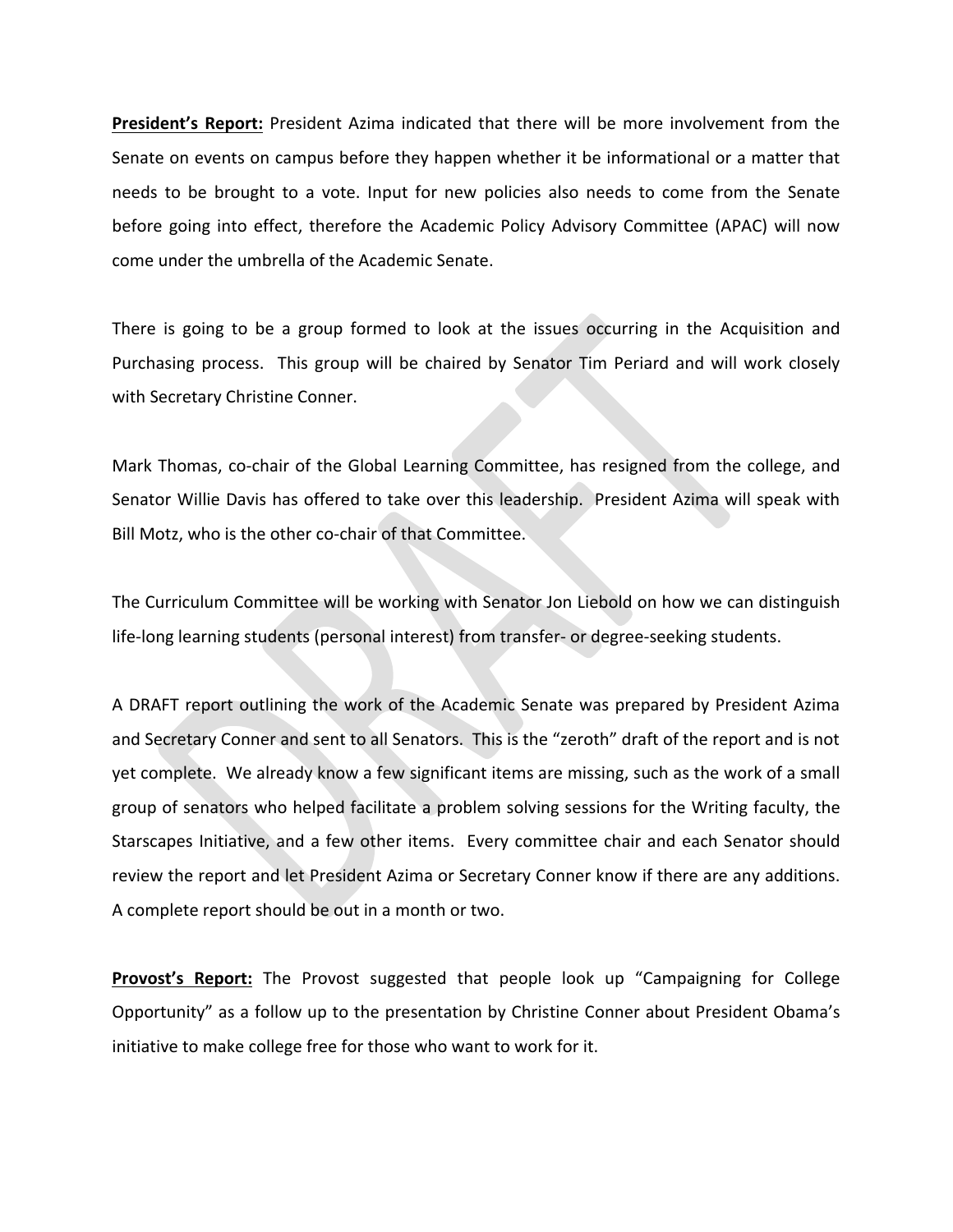Discussion then turned to the topic of Operation 100%. There were a few changes that were presented to the Senate that the Board of Trustees discussed the night before. Dr. Prystowsky made it clear that the Future Picture is almost set to be published and that it will not be an ever changing document, but that the means of reaching the future will be the changing factor. He encouraged the Senate and public present to break out of the old roles of thinking. To address the concern of "the mission" of Operation 100%, he stated that students who are lifelong learners or those that just wish to take a few courses will not be counted the same as those students who look to get a degree or transfer.

## **Presentations & Announcements:**

a. Chatter Software – Carol Chen, Information Technology. In addition to working on the SSTP projects, she also is on Leadership Culture and Communication Committee. Carol presented a demo on the Chatter software, which can be found at [www.salesforce.com/chatter/overview.](http://www.salesforce.com/chatter/overview) The software is a social network to communicate with students. It also has a mobile feature that would be a tool for groups/committees to use to communicate. Phase I implementation for the sales force is April-May 2015. Carol's PPT presentation can be found on the Academic Senate public [workspace.](file://fleetwood/lcc-all-public/Exec-Public/Provost-Office-Public/Academic-Senate-Public/Presentations) Dr. Prystowsky spoke to the point the LCC has many ways to communicate, but it is up to folks to check their communications in order to be informed.

b**.** Announcement of the Writing Resolution - Professor Humphries, Senator Ed Thomas, Secretary Christine Conner, and President Alex Azima attended each divisional kickoff meeting and announced the Senate-approved [Writing Resolution.](file://fleetwood/lcc-all-public/Exec-Public/Provost-Office-Public/Academic-Senate-Public/Documents/Writing%20Subcommittee) They read it to the attendees and provided a list of tools already in place at the college that can help faculty incorporate writing in their courses. The result was that the Deans asked for an electronic copy of presentation to distribute to faculty. We are now at phase 4, and that is the Senators' active role  $-$  we would like Senators to help keep this effort in front of your programs by bringing up the resolution regularly. Make sure prerequisites, curriculum guides and other materials are kept up to date and that writing is promoted. It is important to keep the reading, writing and math level requirements in mind so that the curriculum reflects the ability level for the course. Please see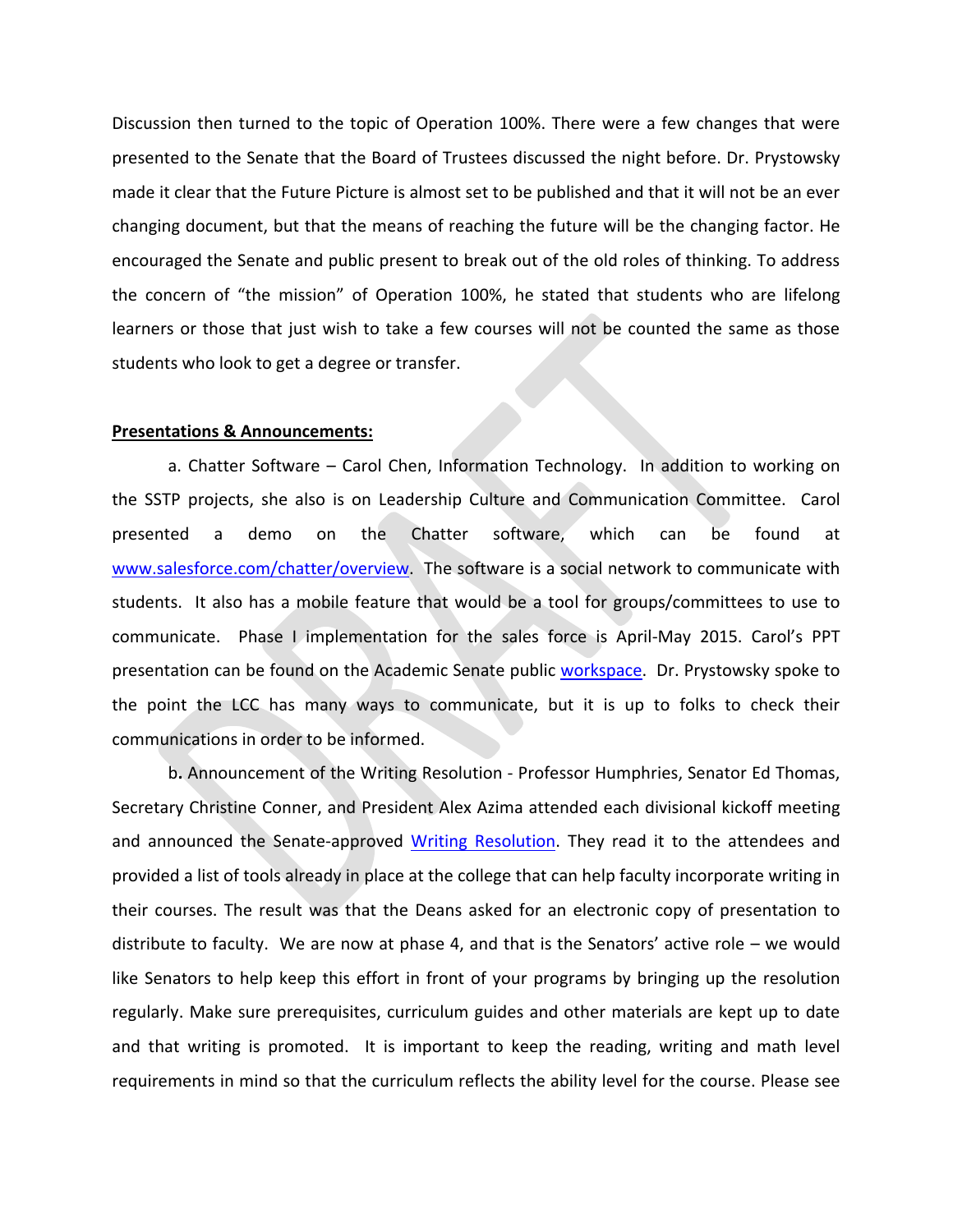any of the members of this committee if you have ideas or questions. They are also happy to meet with your program.

c**.** Senator Leslie Johnson, reviewed the new plan for the Center for Teach Excellence's (CTE) Transforming Learning Through Teaching (TLTT) course. In an effort to get more faculty through the TLTT course, this fall, they are going to offer a second version of TLTT. Options: 1) Traditional 12-week cohort. 2) Six-week cohort plus 12 hours of "approved" CTE workshops, allowing for summer and break sessions that can quickly get "the basics" to faculty who have never taught before. Senator Johnson's presentation will be available on the Academic Senate public [workspace.](file://fleetwood/lcc-all-public/Exec-Public/Provost-Office-Public/Academic-Senate-Public/Presentations) Please contact her or the CTE if you have questions or want more information.

d. Forming an Institutional Review Board (IRB) – Senator Matt Fall. The college has been getting requests for research projects. We need to have an IRB in place at the college to approval such requests. Policies need to be written and a board needs to be formed with broad representation—board member, community member, faculty, staff, etc. Please let Senator Fall know if you have experience with an IRB and could help. Please also share this information with your colleagues and anyone who has interest should contact him. The purpose for an IRB is to protect the safety of people (human subjects) who would be involved in research projects.

e. Putting IDEA Student Evaluation Online - Senator Matt Fall indicated the IDEA folks offered to come to campus for detailed Q&A and demonstration for the online version of IDEA. One concern is the student response rate. We need to make sure the students who are responding, give good information. Faculty will see real time responses. Issues to discuss include do we make this mandatory for online and hybrid courses? Senator Fall will send out an email with a few questions for senators to think about, share with colleagues, and provide feedback.

f**.** Secretary Conner presented a video to the Senate from President Obama regarding education and a proposed program to offer 2 years of free community college to everyone who is willing to work for it. The websit[e www.whitehouse.gov](http://www.whitehouse.gov/) has lots of great information.

**Possible Future Agenda Items:** Continue discussion on IDEA surveys.